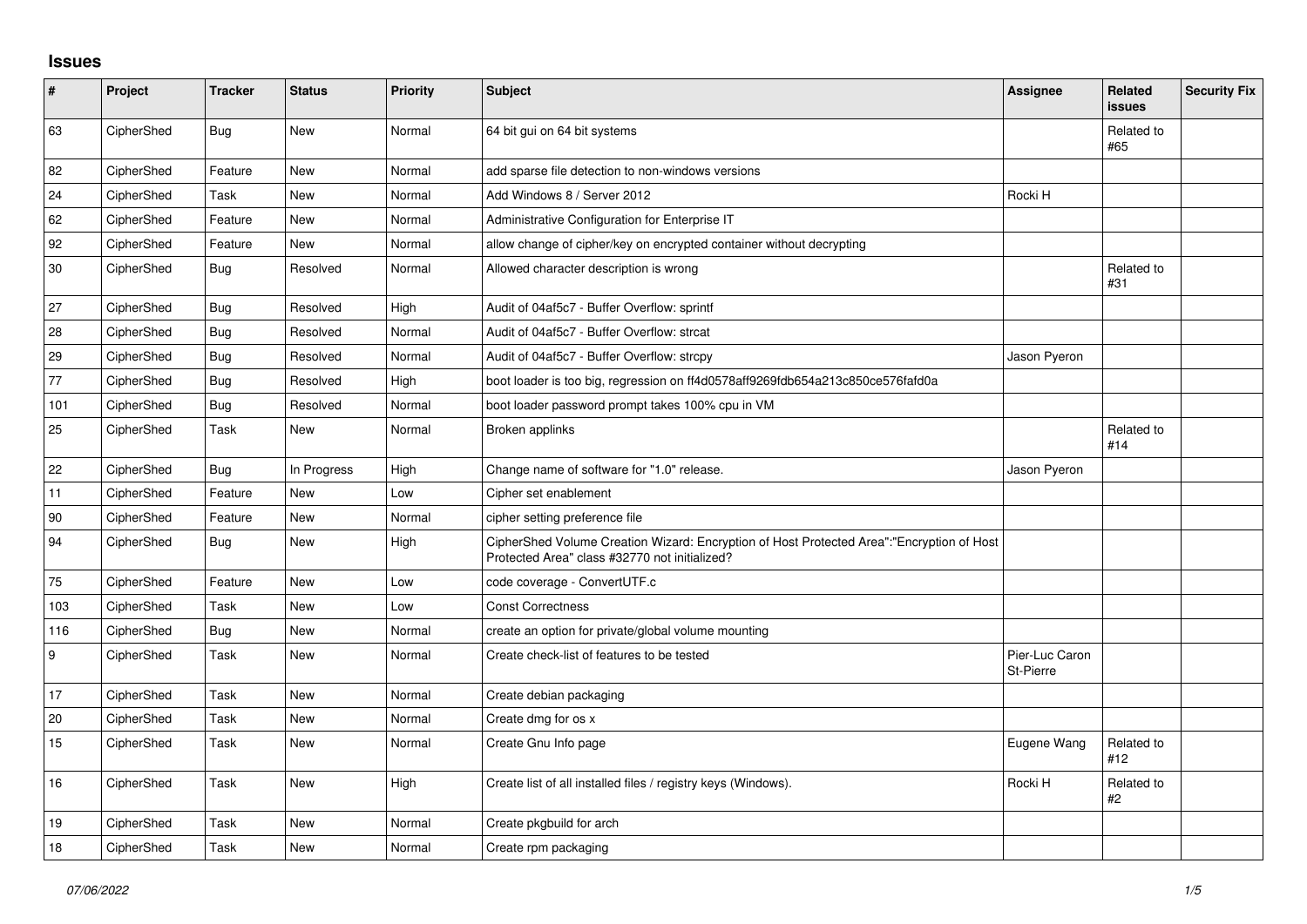| #              | Project    | <b>Tracker</b> | <b>Status</b> | <b>Priority</b> | <b>Subject</b>                                                      | <b>Assignee</b>      | Related<br>issues | <b>Security Fix</b> |
|----------------|------------|----------------|---------------|-----------------|---------------------------------------------------------------------|----------------------|-------------------|---------------------|
| 105            | CipherShed | Bug            | Resolved      | Low             | Debian Jessie Complication Error: wx3.0                             |                      |                   |                     |
| 81             | CipherShed | Feature        | New           | Normal          | Decrypt System drive via commandline                                |                      |                   |                     |
| 83             | CipherShed | <b>Bug</b>     | New           | Normal          | deduplicate file names                                              |                      |                   |                     |
| $\mathbf{1}$   | CipherShed | Task           | New           | Normal          | Detailed review of Windows constant strings                         | Paweł<br>Zegartowski | Related to<br>#2  |                     |
| 106            | CipherShed | Task           | <b>New</b>    | Low             | Disable GitHub issue tracker                                        |                      |                   |                     |
| 85             | CipherShed | <b>Bug</b>     | New           | Normal          | Digcode.c is 9917 lines long, split it up                           |                      |                   |                     |
| 119            | CipherShed | <b>Bug</b>     | Resolved      | Immediate       | DLL side loading attack vulnerability                               | Jason Pyeron         |                   |                     |
| 79             | CipherShed | Feature        | New           | Low             | document a list of file systems compatible with Hidden Volume usage |                      |                   |                     |
| 48             | CipherShed | <b>Bug</b>     | New           | High            | EncryptDataUnits() lacks error handling                             |                      |                   |                     |
| 60             | CipherShed | Feature        | New           | Normal          | Enhanced UX - shell extension for container management              |                      | Related to<br>#34 |                     |
| 115            | CipherShed | <b>Bug</b>     | Resolved      | High            | fails to build on stretch due to overloaded constructors            |                      |                   |                     |
| 117            | CipherShed | <b>Bug</b>     | Resolved      | High            | Failure to function when compiled with GCC 5                        |                      |                   |                     |
| 3              | CipherShed | Task           | New           | Normal          | Finish initial bitmaps and icons                                    |                      |                   |                     |
| 14             | CipherShed | <b>Bug</b>     | New           | Normal          | Fixes urls in ui (/applink? links)                                  |                      | Related to<br>#25 |                     |
| 56             | CipherShed | <b>Bug</b>     | New           | Low             | FreeBSD support                                                     |                      |                   |                     |
| 8              | CipherShed | Task           | New           | Normal          | Get graphics artist to work on artwork, icons                       |                      |                   |                     |
| $\overline{4}$ | CipherShed | Task           | New           | Normal          | Get Windows executable signing key                                  | <b>Bill Cox</b>      |                   |                     |
| 47             | CipherShed | <b>Bug</b>     | New           | High            | GetWipePassCount() / WipeBuffer() can cause BSOD                    |                      |                   |                     |
| 51             | CipherShed | <b>Bug</b>     | In Progress   | Normal          | <b>GUID Partition Table (GPT)</b>                                   | Jason Pyeron         | Related to<br>#55 |                     |
| 74             | CipherShed | Bug            | New           | Normal          | Hardcoded Build date in Help->About window                          |                      |                   |                     |
| 96             | CipherShed | Feature        | New           | Normal          | installer to incorporate a post-installation quick-start wizard     |                      |                   |                     |
| 69             | CipherShed | Feature        | New           | Low             | integration test: mounting and sharing volumes                      |                      |                   |                     |
| 124            | CipherShed | Feature        | <b>New</b>    | Normal          | investigate switch to FUDforum from phpBB                           |                      |                   |                     |
| 43             | CipherShed | Bug            | New           | High            | IOCTL_DISK_VERIFY integer overflow                                  |                      |                   |                     |
| 26             | CipherShed | Bug            | New           | Normal          | Large External Drive Support on Mac (>512byte sector size)          |                      |                   |                     |
| 5              | CipherShed | Task           | New           | Normal          | Linux build, installer, VM                                          | Kyle Marek           | Related to<br>#50 |                     |
| 50             | CipherShed | Feature        | New           | Normal          | Linux FDE                                                           |                      | Related to<br>#5  |                     |
| 13             | CipherShed | Task           | New           | Normal          | List of all version numbers                                         | Rocki H              | Related to<br>#2  |                     |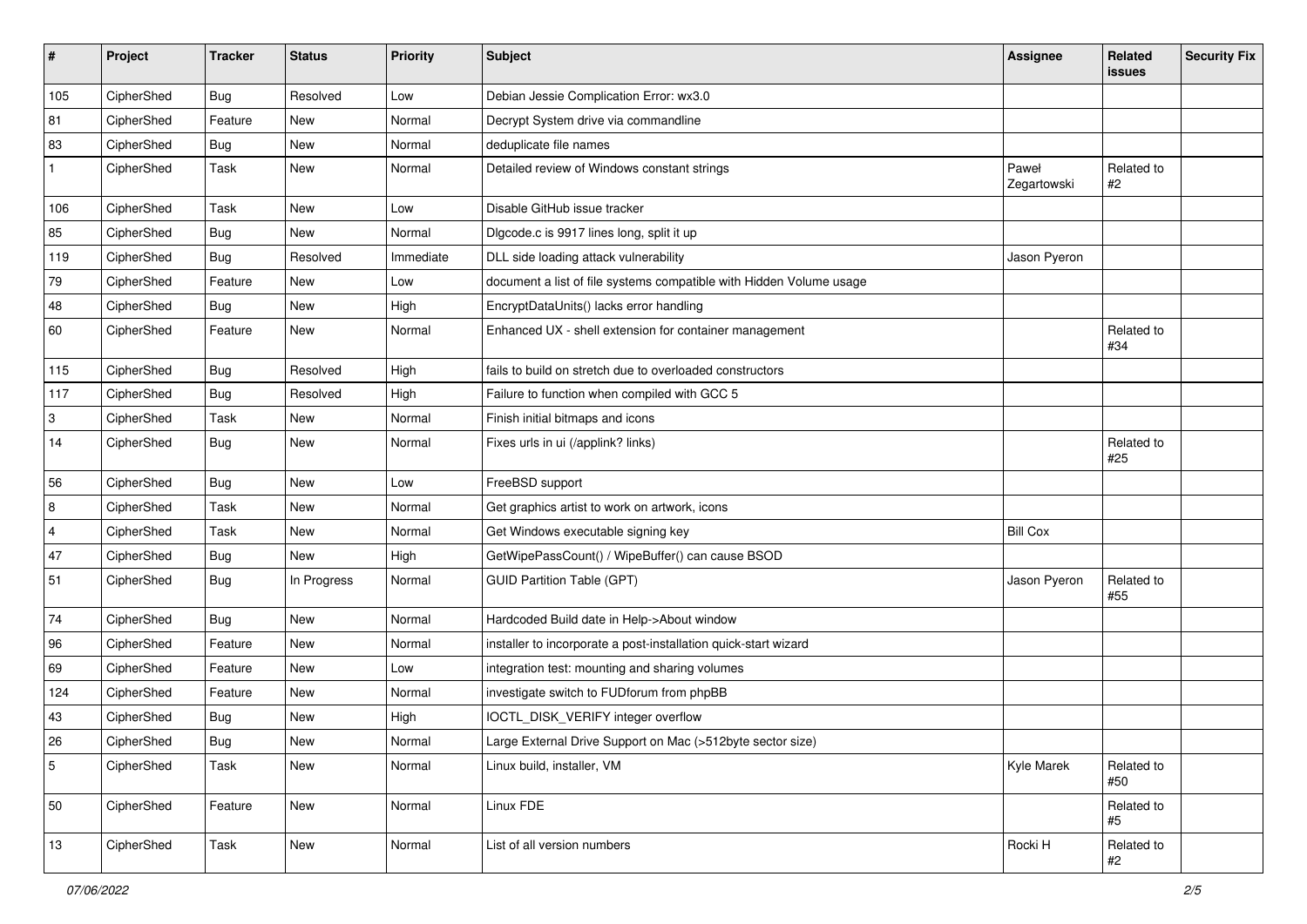| #              | Project    | <b>Tracker</b> | <b>Status</b> | <b>Priority</b> | <b>Subject</b>                                                                                              | <b>Assignee</b> | Related<br><b>issues</b> | <b>Security Fix</b> |
|----------------|------------|----------------|---------------|-----------------|-------------------------------------------------------------------------------------------------------------|-----------------|--------------------------|---------------------|
| 123            | CipherShed | Bug            | <b>New</b>    | Normal          | losetup anomaly with OpenSUSE 13.1                                                                          |                 |                          |                     |
| $\overline{7}$ | CipherShed | Task           | New           | Normal          | Mac build, installer, VM                                                                                    | Jason Pyeron    |                          |                     |
| 45             | CipherShed | <b>Bug</b>     | New           | High            | MainThreadProc() integer overflow                                                                           |                 |                          |                     |
| 86             | CipherShed | <b>Bug</b>     | Resolved      | Normal          | Make ciphershed window titlebars different                                                                  |                 |                          |                     |
| 125            | CipherShed | <b>Bug</b>     | Resolved      | Normal          | Makefile for bootloader fails on case sensitive filesystem                                                  |                 |                          |                     |
| 76             | CipherShed | <b>Bug</b>     | <b>New</b>    | Normal          | MakeSelfExtractingPackage used in CI cannot have dialog boxes                                               |                 |                          |                     |
| 21             | CipherShed | <b>Bug</b>     | New           | High            | Method of mounting may be exploited                                                                         |                 |                          |                     |
| 46             | CipherShed | Bug            | New           | High            | MountVolume() device check bypass                                                                           |                 |                          |                     |
| 40             | CipherShed | <b>Bug</b>     | New           | High            | Multiple issues in the bootloader decompressor                                                              |                 |                          |                     |
| 37             | CipherShed | <b>Bug</b>     | New           | High            | Open Crypto Audit Project issues                                                                            |                 |                          |                     |
| 107            | CipherShed | <b>Bug</b>     | New           | Immediate       | Open Crypto Audit Project TrueCrypt CS-TC-1 - CryptAcquireContext may silently fail in<br>unusual scenarios |                 |                          |                     |
| 108            | CipherShed | <b>Bug</b>     | New           | Urgent          | Open Crypto Audit Project TrueCrypt CS-TC-2 - AES implementation susceptible to<br>cache-timing attacks     |                 |                          |                     |
| 109            | CipherShed | <b>Bug</b>     | New           | High            | Open Crypto Audit Project TrueCrypt CS-TC-3 - Keyfile mixing is not cryptographically sound                 |                 |                          |                     |
| 110            | CipherShed | Bug            | New           | High            | Open Crypto Audit Project TrueCrypt CS-TC-4 - Unauthenticated ciphertext in volume<br>headers               |                 |                          |                     |
| 59             | CipherShed | Bug            | New           | Low             | optimized rescue disk                                                                                       |                 | Related to<br>#52        |                     |
| 61             | CipherShed | Feature        | New           | Normal          | optionally support TPM                                                                                      |                 |                          |                     |
| 71             | CipherShed | <b>Bug</b>     | New           | High            | passwords using non-ascii                                                                                   |                 |                          |                     |
| 95             | CipherShed | <b>Bug</b>     | <b>New</b>    | Normal          | Platform/SystemException.h and Common/Exception.h define the same class/struct                              |                 |                          |                     |
| 53             | CipherShed | Feature        | New           | Low             | Portable / non-admin volume browser                                                                         |                 |                          |                     |
| 67             | CipherShed | Feature        | New           | Normal          | print a backup                                                                                              |                 |                          |                     |
| 66             | CipherShed | Feature        | <b>New</b>    | Normal          | provide robust API for usermode interaction with kernel driver                                              |                 |                          |                     |
| 65             | CipherShed | Feature        | New           | Normal          | pure 64 bit version for windows                                                                             |                 | Related to<br>#63        |                     |
| 114            | CipherShed | Task           | New           | Normal          | Real, unified makefiles                                                                                     | Kyle Marek      |                          |                     |
| 52             | CipherShed | Feature        | New           | Low             | recovery utility & tools                                                                                    |                 | Related to<br>#59        |                     |
| 127            | CipherShed | <b>Bug</b>     | Resolved      | Normal          | remove #if 0 code                                                                                           | Jason Pyeron    |                          |                     |
| 113            | CipherShed | <b>Bug</b>     | Resolved      | Normal          | remove the donate screen from the installer                                                                 |                 |                          |                     |
| 64             | CipherShed | Task           | New           | Normal          | Rewrite or remove LongReverse in Common/Dlgcode.c                                                           |                 |                          |                     |
| 54             | CipherShed | Feature        | New           | Low             | Self Destruct Password                                                                                      |                 |                          |                     |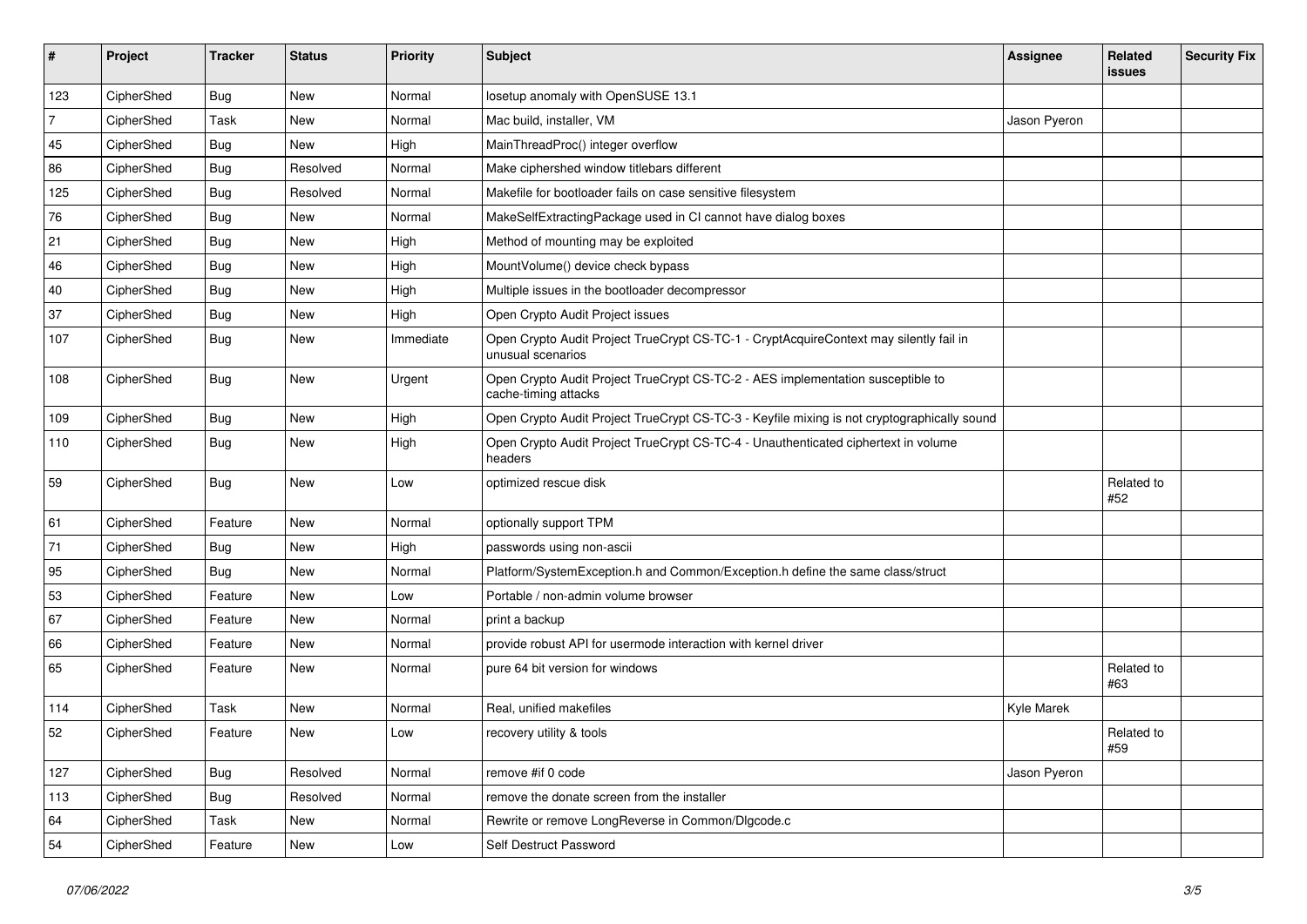| #   | Project    | <b>Tracker</b> | <b>Status</b> | Priority | <b>Subject</b>                                                                                           | <b>Assignee</b> | Related<br>issues | <b>Security Fix</b> |
|-----|------------|----------------|---------------|----------|----------------------------------------------------------------------------------------------------------|-----------------|-------------------|---------------------|
| 39  | CipherShed | <b>Bug</b>     | <b>New</b>    | High     | Sensitive information might be paged out from kernel stacks                                              |                 |                   |                     |
| 57  | CipherShed | Feature        | New           | Normal   | Skein support                                                                                            |                 |                   |                     |
| 88  | CipherShed | <b>Bug</b>     | New           | Normal   | smart card support for containers                                                                        |                 |                   |                     |
| 97  | CipherShed | Feature        | <b>New</b>    | Normal   | Suggestion 1 - Do not use unknown terminology                                                            | Niklas Lemcke   |                   |                     |
| 98  | CipherShed | Feature        | New           | Normal   | Suggestion 2 - Do not misuse native UI controls                                                          | Niklas Lemcke   |                   |                     |
| 99  | CipherShed | Feature        | New           | Normal   | Suggestion 3-Separate required and optional input parameters                                             |                 |                   |                     |
| 100 | CipherShed | Feature        | New           | Normal   | Suggestion 4-Display the consequences of an action immediately (Immediacy of<br>consequences)            |                 |                   |                     |
| 121 | CipherShed | Feature        | New           | Normal   | Support "not" burning CD on encrypting disk operation                                                    |                 | Related to<br>#68 |                     |
| 93  | CipherShed | Feature        | New           | Normal   | support "quick" encrypt for new media (especially flash/SSD)                                             |                 |                   |                     |
| 102 | CipherShed | Feature        | New           | Normal   | support for serial console in bootloader                                                                 |                 |                   |                     |
| 122 | CipherShed | Feature        | New           | Normal   | support key escrow                                                                                       |                 | Related to<br>#68 |                     |
| 36  | CipherShed | Feature        | New           | Normal   | support multiple actors to open an encrypted volume                                                      |                 |                   |                     |
| 87  | CipherShed | Feature        | New           | Low      | support multiple hidden volumes                                                                          |                 |                   |                     |
| 89  | CipherShed | Feature        | New           | Normal   | Support the Common Criteria Collaborative Protection Profile for Full Disk Encryption                    |                 |                   |                     |
| 58  | CipherShed | Feature        | New           | Low      | Tablet / Touch screen / non-keyboard boot support                                                        |                 |                   |                     |
| 42  | CipherShed | Bug            | New           | High     | TC_IOCTL_GET_SYSTEM_DRIVE_DUMP_CONFIG kernel pointer disclosure                                          |                 |                   |                     |
| 44  | CipherShed | <b>Bug</b>     | <b>New</b>    | High     | TC_IOCTL_OPEN_TEST multiple issues                                                                       |                 |                   |                     |
| 80  | CipherShed | Bug            | New           | Low      | TEST CASE: ubuntu 14 GUI install                                                                         |                 |                   |                     |
| 72  | CipherShed | Bug            | New           | Normal   | The installation fails, but a message (from windows?) says it succeeds and asks if you want<br>to reboot |                 |                   |                     |
| 31  | CipherShed | <b>Bug</b>     | New           | Normal   | there is duplicate code for password character checking                                                  | Jason Pyeron    | Related to<br>#30 |                     |
| 70  | CipherShed | Feature        | New           | Normal   | track git info in build                                                                                  |                 |                   |                     |
| 73  | CipherShed | Bug            | New           | Normal   | Truecrypt icon showing in taskbar                                                                        |                 |                   |                     |
| 32  | CipherShed | Feature        | <b>New</b>    | Normal   | truecrypt.ch ideas thread                                                                                |                 |                   |                     |
| 10  | CipherShed | Feature        | New           | Low      | Two-factor Pre-boot-authentication with USB stick and Password                                           |                 |                   |                     |
| 111 | CipherShed | <b>Bug</b>     | New           | Normal   | ui does not show free drives below c: e.g. A: or B:                                                      | Niklas Lemcke   |                   |                     |
| 55  | CipherShed | <b>Bug</b>     | In Progress   | Normal   | Unified Extensible Firmware Interface (UEFI)                                                             | Jason Pyeron    | Related to<br>#51 |                     |
| 112 | CipherShed | Bug            | Resolved      | Normal   | uninstall on windows does not list version info                                                          |                 |                   |                     |
| 78  | CipherShed | <b>Bug</b>     | New           | Normal   | update the ciphershed.org website, automatically                                                         |                 |                   |                     |